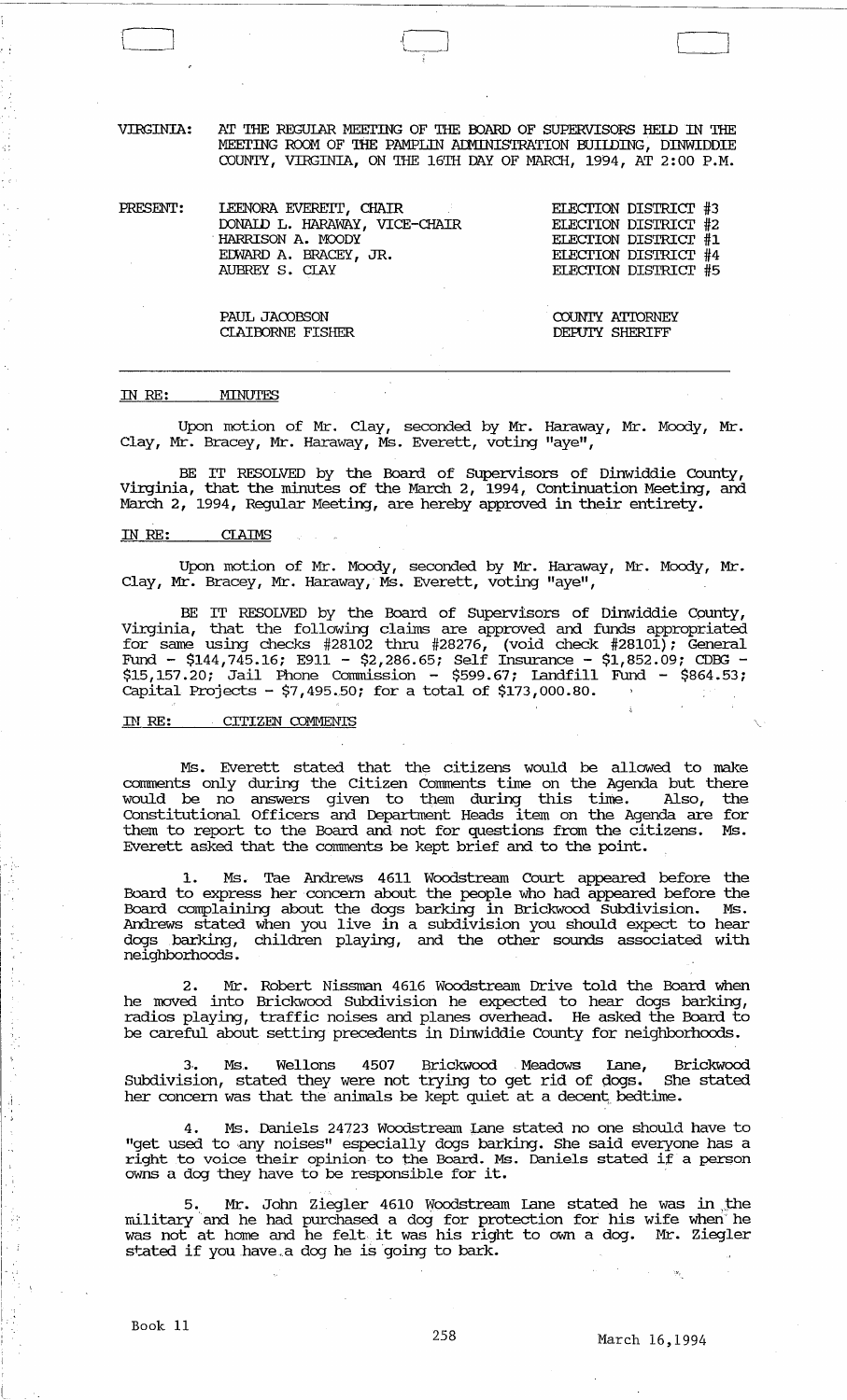6. Ms. Anne Scarborough stated since no answers would be given under Citizen Comments how would the citizens get an answer to their questions? The Chairman stated the answer would be given in writing. She said what about specific questions pertaining to the Department Heads. The Chainnan stated that question would be referred to that Department through the County Administrator.

7. Ms. Kay Winn had the following comments and questions:

a. She requested that the sign-up sheet be left at the back table until after the amendments were made to the agenda.

b. Ms. winn stated in Fy 92 there was a budget item of \$50,000 for the Comprehensive Plan, she asked if the money was appropriated and if so, was it spent? The information should be forwarded to the Planning Commission if any work was done so there would be no duplication. She asked specifically what happened to the \$50,000.

c. Ms. winn stated she had asked some specific question at the Board Meeting two weeks ago and she had not received an answer yet. She stated her problem was not with noise it was with physical attacks of dogs on their property and family. She stated on February 16th she asked Mr. Beville what could they do if a person were attacked on their property. Ms. winn stated you can't wait forever for an answer especially when it is a child's safety involved.

Ms. Everett stated it was well taken that a Citizen Comments be placed at the end of the meeting.

Mr. Bracey asked if the Chair had made the call today on the process for citizen comments and questions? Ms. Everett responded yes.

#### IN RE: AMENDMENTS TO THE AGENDA

Upon motion of Mr. Moody, seconded by Mr. Clay, Mr. Moody, Mr • Clay, Mr. Bracey, Mr. Haraway, Ms. Everett, voting "aye", the following amendments were approved.

 $#13$  - Executive Session - Section 2.1-344(a) (7) Legal - (a) Consultation with Legal Counsel regarding Public Meeting Procedures

## IN RE: REPORT -- VIRGINIA DEPARIMENT OF TRANSPORTATION

Ms. Everett introduced Mr. Ronald Reekes as the new Resident Engineer, for the Virginia Department of Transportation.

Mr. Ronald Reekes, Resident Engineer, Virginia Department of Transportation, told the Board they had the following report that Mr. Harold Dyson had submitted:

1. Route 623 - request for pavement markings. The criteria for pavement markings on a roadway are a minimum width of 18 feet and a traffic count in excess of 750 vehicles per day. This particular route does not meet either requirement and therefore, cannot be scheduled for pavement markings.

2. Route 611 - request for pavement markings and curve signs. The criteria for pavement markings are the same as above. Route 611 meets the requirements for traffic count. Therefore, we cannot schedule any pavement markings. We did, however, note the need for some curve signs with advisory safe speed panels. These will be installed in the near future.

3. Route 675 - request for speed study and curve signs. route is already posted for a speed limit of 45 miles per hour between the City Limits and Route 742. The remainder detennined that no changes are necessary at this time. We did detennine that some additional curve signs were needed and they will be installed as soon as possible.

Route  $1$  - request for a speed reduction between the I-85 overpass and the N&W railroad overpass. A portion of this roadway is posted with a 45 mph speed limit and the other section is posted 55 mph. The study indicated no changes were necessary at this time.  $\mathcal{A} \in \mathcal{C}(\mathcal{I})$  at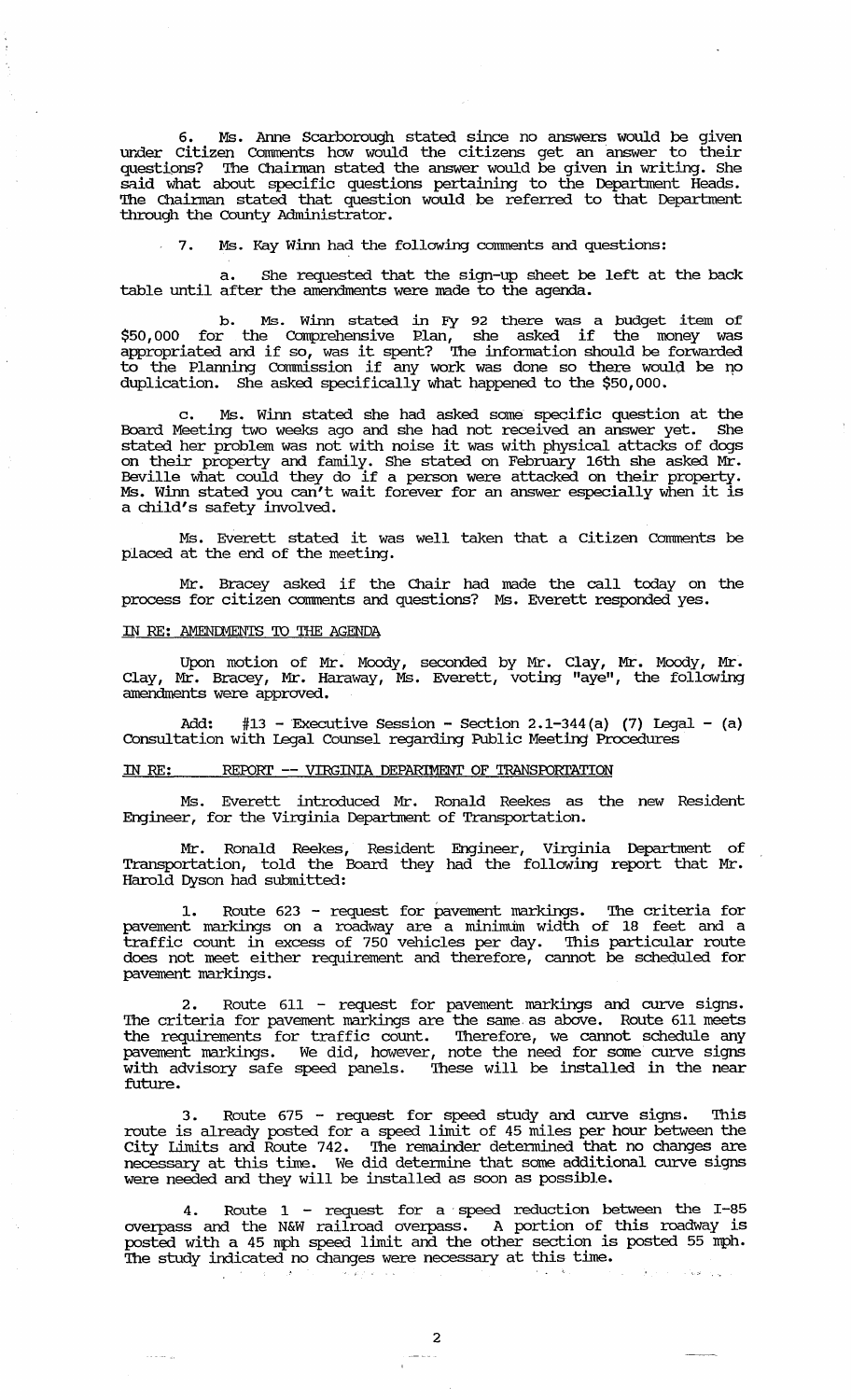5. A request was, 'made to look at the signing at the intersection of I-85 Northbound, and I-95 Northbound. We have made recent changes in the signing at this location that we feel'has improved this situation.

and the contract of the contract of the contract of the contract of the contract of the contract of the contract of the contract of the contract of the contract of the contract of the contract of the contract of the contra

## The Board had the following comments and requests:

1. Mr. Haraway asked how the VDOT made the decision that no changes were necessary at this time for the request for a speed reduction between the 1-85 OVerpass and the N&W railroad overpass? Mr. Reekes stated that if 85% of the traffic traveled at' the speed posted or above the speed limit then the VDOT would not reduce the speed limit.

2. Mr. Clay stated the culvert on Rt. 624 needed to be repaved.

3. Mr. Bracey asked if anything had been done at the intersections of Rt. 609 and Rt. 626 at Edward's store about the installation of a four-way stop sign. He also asked if they had gotten a report on the need of the guard rail on Rt. 609, one mile north of Rt. 622, at the bridge.

3. Ms. Everett asked Mr. Reekes if a traffic count had been done during the summer months on Rt. 623 and Rt. 611? Mr. Reekes stated he would have another one done during June, July and August. She also asked if anything had been done regarding the request for the anti-litter signs on the highways? Mr. Reekes' stated he would check to see what could be done. Ms. Everett stated she would like to encourage people and organizations to sign up for the Adopt-a-Highway Program.

# IN RE: COMMISSIONER OF THE REVENUE

Mrs. Deborah Marston, Commissioner of the Revenue, provided the Meals Tax Report for December 1992 to January 31, 1994.

IN RE: TREASURER -- REPORT

; i'

 $\mathbb{A}^{\mathbb{N}}$ 

Mr. William E. Jones provided his reports for the month of February, 1994.

#### IN RE: COMMONWEALTH ATTORNEY -- REPORT

Mr.T.O. Rainey, III, Commonwealth Attorney, stated he had nothing to report but would answer any questions anyone might have.

# IN RE: SHERIFF --. REFORI' ,

Mr. Claiborne Fisher, Deputy Sheriff, stated he had nothing to report.

## IN RE: BUILDING INSPECTOR -- REPORT

Mr. Dwayne Abernathy, Building Inspector, provided his report for the month of February, 1994.

## IN RE: ANIMAL WARDEN -- REPORT

Mr. John Mellick, Animal Warden, provided his reports for the month of February, 1994. Mr. Mellick reported the reason the' electric bill was so high was due to the ice and snow and the requirement to keep the animal shelter clean. Mr. Bracey' stated something needed to be done about, the high costs of electricity and the county needed an alternative. Mr. Mellick also gave an update on the. dog barking incidents at Brickwood Subdivision.

# IN RE: LIVESTOCK AND HARE CIAIMS -- MARJORIE MICHAEL

Mr. John Mellick presented to the Board a livestock and hare claim from Ms. Marjorie Michael, for three goats and one rabbit in the amount of \$110.00.

Upon motion of Mr. Moody, seconded by Mr. Clay, Mr. Moody, Mr. Clay, Mr. Bracey, Mr. Haraway, Ms. Everett, voting "aye", the livestock and hare claim from Ms. Marjorie Michael, for three goats and one rabbit in· the amount of \$110.00 was approved.

!'  $\mathbf{r}$ 

○ 今日は「大学のことを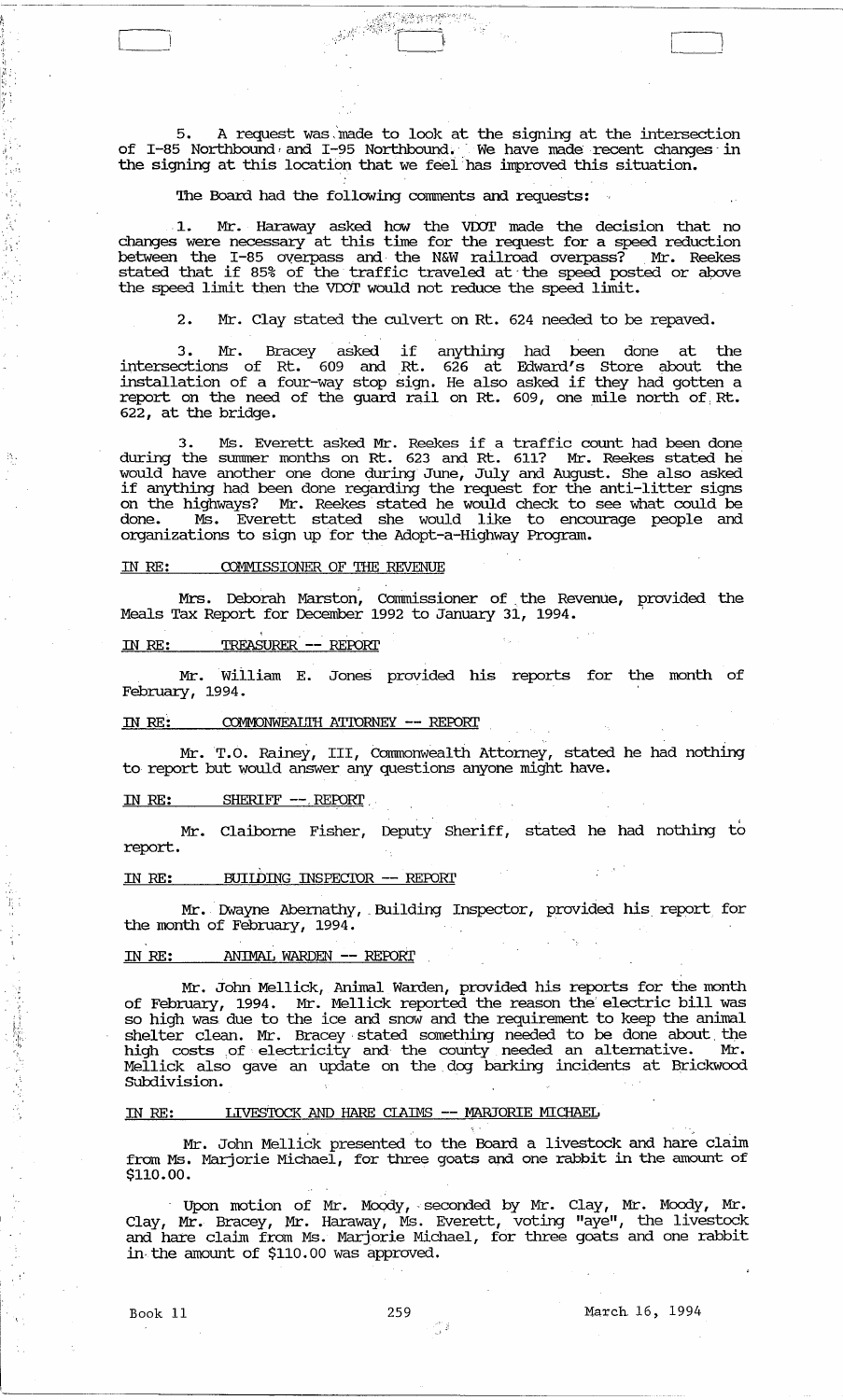#### IN RE: LIVESTOCK CLAIM -- WINSTON MARKER

Mr. Jolm Mellick presented to the Board a livestock claim from Mr. winston Marker, for one pregnant cow in the amount of \$400.00.

Upon motion of Mr. Clay, seconded by Mr. Moody, Mr. Moody, Mr. Clay, Mr. Bracey, Mr. Haraway, Ms. Everett, voting "aye", the livestock claim from Mr. Winston Marker, for one pregnant cow in the amount of \$400.00 was approved. .

## IN RE: DIRECTOR OF PLANNING

Mr. Wayne P. Knox, Director of Planning, provided his report for the month of February, 1994.

Mr. Knox stated he had a meeting with Bell Atlantic and the dispatchers to discuss the corrections which were needed for the E911 System. He said eleven pages of corrections had been sent to Bell Atlantic. Mr. Knox stated the citizens should still call to see if they are in the 911 System correct.

2. The Comprehensive Plan - the Planning Commission has been discussing the format and working on the budget.

3. Mr. Haraway asked what had been done about the drainage problems on River Road. Mr. Knox stated he was trying to work on getting problems on River Road. Mr.<br>a cooperative effort started.

4. The question was raised about the unpaved roads in Brickwood Subdivision and the number of houses that had to be in before the roads had to be paved by the Developer. Mr. Knox stated he would check on it and report back to the Board.

5. Mr. Bracey stated that there are some parcels of property which have been improperly zoned residential and the County needs to do some housekeeping and get those parcels rezoned properly.

# m RE: DIREC'IOR OF SOCIAL SERVICES -- REFORl'

Mrs. Peggy McElveen, Director of Social Services, requested that the Board appropriate the following funds to the Dinwiddie Social Services Department. No local match is needed.

| Virginia Power/NC Power    | s | 400      |
|----------------------------|---|----------|
| Dinwiddie Ruritan Club     |   | -90      |
| Benedict Civic Club        |   | 100      |
| St. John's Catholic Church |   | 500      |
| FFMA                       |   | 15,699   |
| TOTAL                      |   | \$16,789 |

Upon motion of Mr. Bracey, seconded by Mr. Clay, Mr. Moody, Mr. Clay, Mr. Bracey, Mr. Haraway, Ms. Everett, voting "aye", \$16,789 was appropriated to the Social Services Department for FY 1993-94.

## IN RE: SUPERINTENDENT OF SCHOOLS -- REPORT

J.

Mr. Joe Hubbard, Financial Officer, School Board, told the" Board that the School Board was holding a Public Hearing on Monday, March 21st at 7:30 P.M. to receive public comments on the FY 94-95 School Budget; but they would .like to meet with the Board for lunch on Monday, March 21st to go over the minor changes that were made to the the Budget. He stated there were no changes in the local funding.

The Board requested a copy of the new budget but stated there was no need to meet with the School Board.

# IN RE: PUBLIC HEARING -- ISTEA ENHANCEMENT PROGRAM WHITE OAK ROAD BATTLEFIELD

This being the time and place as advertised in the Monitor Newspaper on March 9, 1994, for the Board of supervisors to solicit corrrrnents regarding a grant application being submitted for Intermodal Surface Transportation Efficiency Act (ISTEA), funds for the Enhancement Program for the interpretation and landscape, viewshed, and resources

وللمستنبذ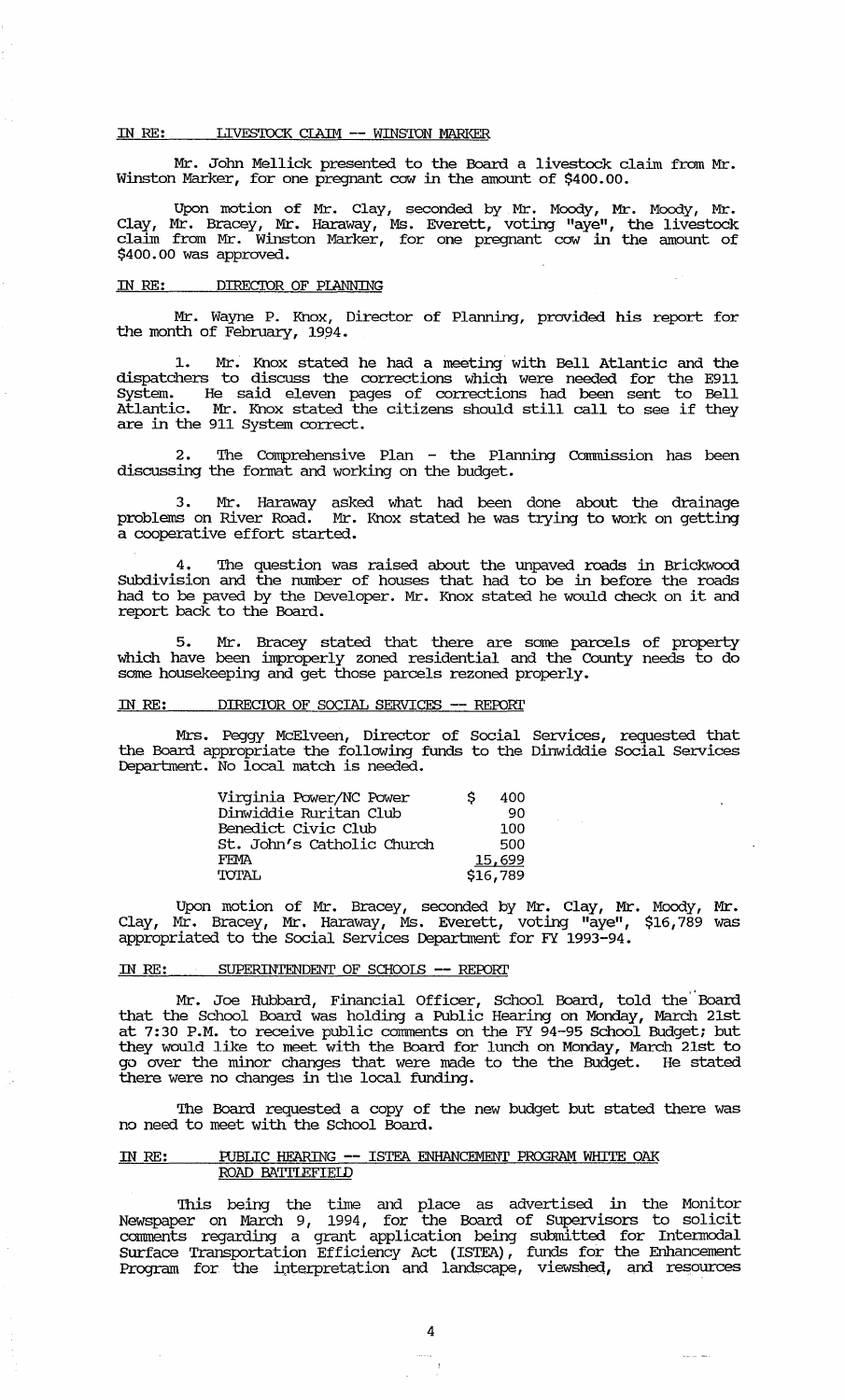management at the White Oak Road Battlefield, from the Department of Transportation.

Mr. Rinaldi stated that the project is a cooperative effort between the Association and the Dinwiddie County Department of Parks and Recreation for the interpretation and management of the site.

Mr. Edmondston, Real Estate Coordinator, APCWS, stated that they were reapplying for the grant. The grant would be an 80/20 in-kind-match.

No one spoke for or in opposition to the grant request.

Upon motion of. Mr. Moody, seconded by Mr. Clay, Mr. Moody, Mr. Clay, Mr. Bracey, Mr. Haraway, Ms. Everett, voting "aye", the following resolution is adopted:

WHEREAS, in accordance with the Commonwealth Transportation. Board construction allocation procedures, it is necessary that a request be received from the local goverrnnent or state agency in order that the Virginia Deparbnent of Transportation program an enhancement project in Dinwiddie County, Virginia.

NOW THEREFORE BE IT RESOLVED THAT THE BOARD OF SUPERVISORS OF DINWIDDIE COUNTY, VIRGINIA requests the Commonwealth Transportation Board 'to establish a project for the inlprovement of White Oak Road Battlefield.

BE IT FURTHER RESOLVED, that the Board of Supervisors of the County of Dinwiddie hereby agrees to pay 20 percent of the total cost for planning and design, right of way, and construction of this project, and that, if the County of Dinwiddie subsequently elects to cancel this project, the County of Dinwiddie hereby agrees to reimburse the Virginia Deparbnent of Transportation for the total amount of the costs expended by the Department through the date the Department is notified of such cancellation.

This resolution shall be effective immediately.

#### RECREATION DIRECTOR -- REPORT IN RE:

Mr. Tony Rinaldi, Recreation Director, submitted the progress report for the month of February, 1994. Mr. Rinaldi told the Board that a citizen in the County would like to sponsor the Fall Festival this year.<br>He stated it never generated any funds and the Recreation Advisory recieation Advisory<br>Committee recommends not sponsoring it this Fall. The Board asked that they receive a full report before acting on the recommendation.

## IN RE: PUBLIC SAFEIY DIRECIOR -- REPORT

Mr. David W. Nichols, Public Safety Officer, provided his reports for the month of February, 1994.

The Revised Emergency Operations Plan is in the final revision at the Department of Emergency Services and it will be ready for adoption at the April 20, 1994 meeting.

2. Mr. Nichols stated he has met the training requirements for Fire Inspector II. Summons Powers would allow the Fire Marshal to conduct inspections and "arrest" procure and serve warrants of arrest, and to issue summons in the marmer authorized by generai law for violation of local fire prevention and fire safety and related ordinances. As stated in section 27-34.2 this "shall not be construed to authorize a fire marshal or his assistant to wear or carry fireanns. He requested that the Board grant him summons powers.

Upon motion of Mr. Bracey, seconded by Mr. Haraway, Mr. Moody, Mr. Bracey, Mr. Haraway, Ms. Everett, voting "aye", Mr. Clay, voting "nay", the Fire Marshal was granted summons powers.

3. Mr. Nichols stated he had forwarded a copy of a proposed ordinance being considered by the Chesterfield County Board of Supervisors regarding "price gouging" during and after a disaster. Chesterfield requests the other local governments to consider a similar code to provide regional protection from overcharging. The Board authorized Mr. Nichols to fo:rward the proposed ordinance to the County Attorney.

"1, I:i'

 $[\,$ 

.. , .

'. " .

 $\cdot$  .  $i'$  ,

. f:';

c, "

/: .

 $\mathcal{E} \in \mathbb{R}^n$ 

v: .'

显得

i<br>T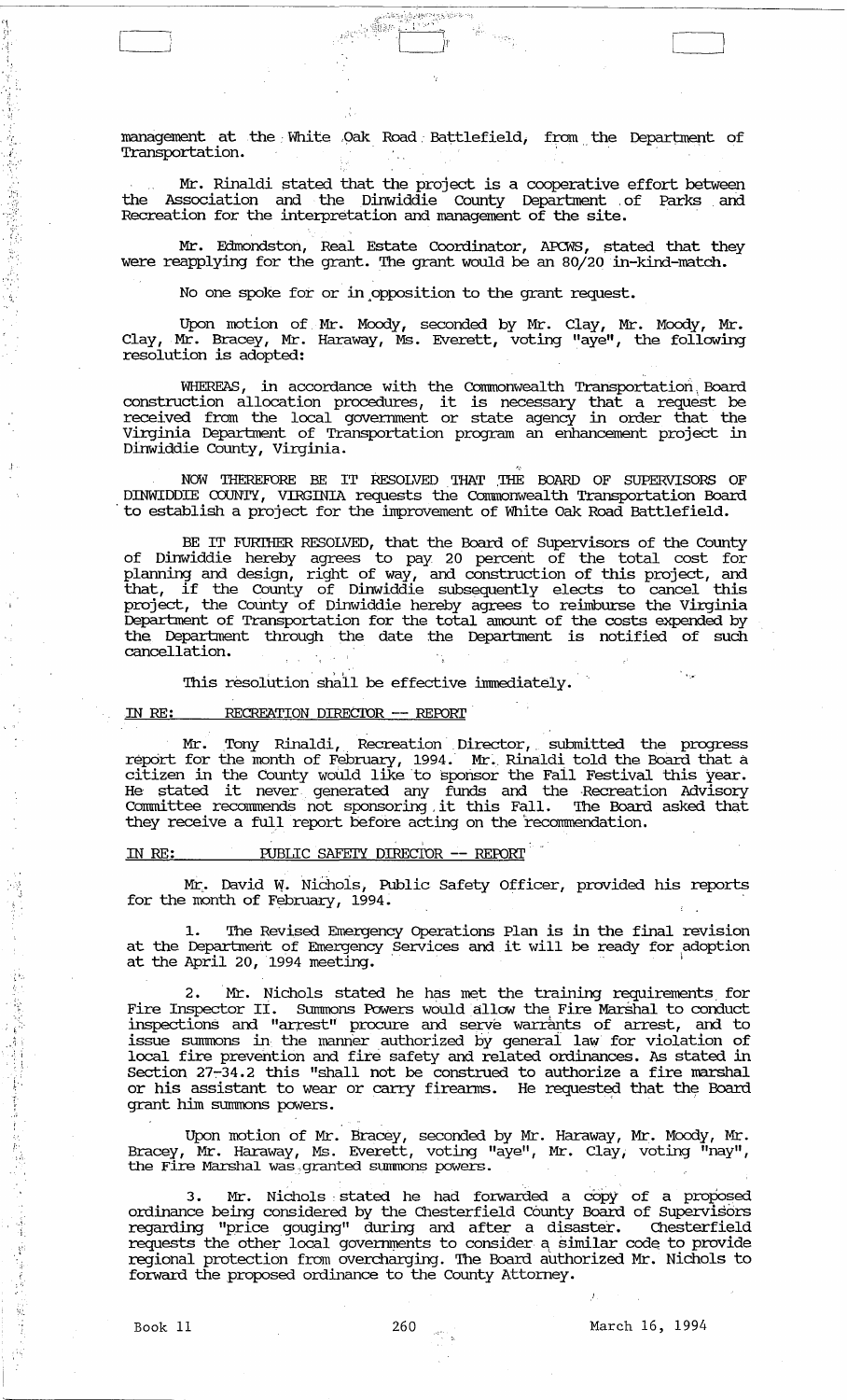4. Mr. Nichols requested authorization to circulate a Mutual Aid Agreement to bordering localities in case of a disaster emergency.

Upon motion of Mr. Bracey, seconded by Mr. Moody, Mr. Moody, Mr. Clay, Mr. Bracey, Mr. Haraway, Ms. Everett, voting "aye", the Public Safety Officer was authorized to enter into a Mutual Aid Agreement with the bordering localities.

## IN RE: RECESS

The Chairman declared a recess at 4:08 P.M. The meeting reconvened at 4:20 P.M.

## IN RE: COMMUNICATIONS STUDY

Mr. Dave Nichols, Public Safety Director, stated that after the August disaster area officials got together and appraised their emergency response efforts. communications turned out to be the major trouble spot. communications breakdowns during the tornado response proved the need for upgraded communications. The Counties of Chesterfield, Petersburg, Surry, Colonial Heights, Hopewell, Prince George, and Dinwiddie want to upgrade together so each locality can communicate with the others. That way if the system goes out the counties can still call for help. The counties are looking to upgrading to a "trucking system". But upgrading to the trucking system won't complete the job if municipal neighbors don't follow suit. RAM communications met with representatives from these counties and discussed a four-phase upgrade that would include radio systems across the region.

Phase I would include surveying each locality to detennine exactly what inprovements would be needed. Phase II would be for planning and development. Phase III would include writing specifications, preparing vendor lists, writing bids, contracts and agreements. The final phase would include testing and inplementation. The prices were: Phase I \$11,144.38 Phase II \$2,912.50 Phase III \$7,203.44. These prices are the highest that we will incur, the price will not exceed the listed price. These prices are approximately 1/2 of comparable rates if each local jurisdiction was to proceed alone. If all the jurisdictions agree to proceed with the study, a 3% reduction will be subtracted from the final price. If hours shawn are not used the county will not be charged. If the county chooses to proceed with any phase, we may discontinue the contract at the beginning of the next phase with no penalty.

Mr. Nichols reconnnended that the county proceed with phase I and phase II in order to plan the future communications needs in the county.

Upon motion of Mr. Bracey, seconded by Mr. Moody, Mr. Moody; Mr. Clay, Mr. Bracey, Mr. Haraway, Ms. Everett, voting "aye", the Public Safety Officer was authorized to proceed with Phase I of the communications study with RAM communications contingent upon six localities authorizing the study also in the amount of \$10,816.78.

# IN RE: DIRECTOR OF WASTE MANAGEMENT -- REPORT

Mr. Dermy King, Director of waste Management, provided his report for the month of February to the Board.

# IN RE: TRASH TRUCK BID AWARD

 $\sim$ 

Mr. King submitted the following bids for the landfill trash truck:

 $\sim 10^{-7}$ 

 $\omega_{\rm{eff}}=1$ 

| Enviro-Quip, Inc.               | Pack-Mor Half Pack on      |
|---------------------------------|----------------------------|
| Glen Allen, VA                  | Mack chassis - $$110,790$  |
| Heil Company                    | Heil Half Pack on          |
| Chattanooga, TN                 | Mack chassis $-$ \$113,637 |
| E-Z Pack                        | E-Z Pack half pack on      |
| Cavalier Equipment, Roanoke, VA | Mack chassis $-$ \$108,194 |

6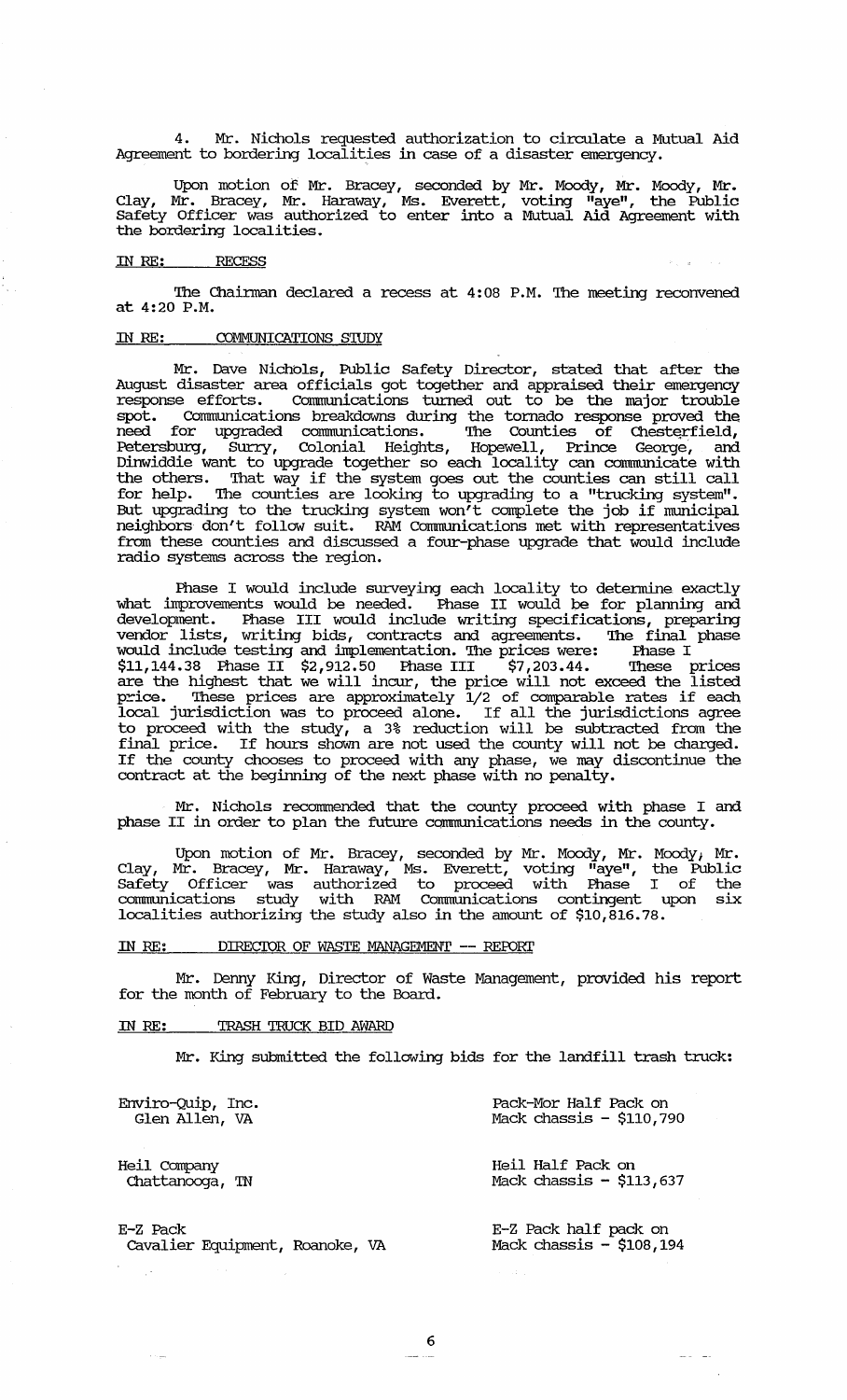Solid Waste Equipment Ashland, VA

" <sup>~</sup>

 $^{\prime}$  .

 $\mathbf{r}_n$   $\epsilon$ 

'; ...

重新推进 医前缀 医阿特拉氏菌

Leach half pack on Mack chassis ~ \$109,857

Upon motion of Mr. Clay, seconded by Mr. Bracey, Mr. Moody, Mr. Clay, Mr. Bracey, Mr. Haraway, Ms. Everett, voting "aye", the Director of Waste Management was authorized to purchase the trash truck for the landfill from E~Z Pack cavalier Equipment at the cost of \$108,194 •

#### IN RE: GARAGE ROOF REPAIR **--** lANDFIlL

Mr. King submitted the following bids for the garage at the landfill:

| Strickland Home Improvement | \$4,230.00 |
|-----------------------------|------------|
| BROWN BROTHERS ROOFTNG      | \$4,000.00 |
| J.D. WITT ROOFING           | \$4,715.00 |
| WALITER WITT ROOFING        | \$2,650.00 |

Mr. King recommended Walter Witt Roofing's bid at \$2,650. stated he had discussed the bid with Mr. witt to make sure there were no errors and that he understood the specifications. Mr. King stated Mr. witt wanted to help the County out and he could do the job at this cost.

Upon motion of Mr. Clay, seconded by Mr. Bracey, Mr. Moody, Mr. Clay, Mr. Bracey, Mr. Haraway, Ms. Everett, voting "aye", the contract for the replacement of the roof on the garage at the landfill was awarded to Walter Witt Roofing at a cost of \$2,650; contingent upon proper certification of insurance.

## IN RE: ADDITIONAL GROUNDWATER MONITORING WELLS

The Assistant County Administrator stated in December the county entered into an amended agreement with Draper-Aden & Associates to administer the Assessment Monitoring Program for groundwater at the County landfill. Draper Aden has begun that process and are now reviewing the bids which have been received for the selection of a lab to perform the chemical analysis. .

since that time, with the submission of the groundwater monitoring plan, the' county was notified by the Deparbnent of Waste Management that we would have to install four (4) additional wells. Draper-Aden met with the Department and was able to reduce the number to three, making a total of ten (10) wells. This work should be completed before the end of this fiscal year.

The additional cost associated with the three new wells is \$40,032: \$3,719 for professional services; \$36,313 for additional capital and contractor expenses

Ms. Ralph stated that time-is-of-the-essence and the county needed to move forward on this requirement and we really do. not have any choice. She requested authorization to have Draper-Aden proceed with soliciting bids on the well drilling and ordering of the various pumps and capital items necessary for each well.

Upon motion of Mr. Bracey, seconded by Mr. Haraway, Mr. Moody, Mr. Clay, Mr. Bracey, Mr. Haraway, Ms. Everett, voting "aye", Draper-Aden was authorized to proceed with soliciting bids on the well drilling and ordering of the various pumps and capital items necessary for each well.

#### IN RE: COUNTY ATTORNEY -- REPORT

Mr. Paul Jacobson, County Attorney, stated he had nothing to report.

## IN RE: GUBERNATORIAL APPOINTMENTS -- STATE SCENIC RIVER ADVISORY BOARDS

Upon motion of Mr. Moody, seconded by Mr. Haraway, Mr. Moody, Mr. Clay, Mr. Bracey, Mr. Haraway, Ms. Everett, voting "aye",

ੱਤ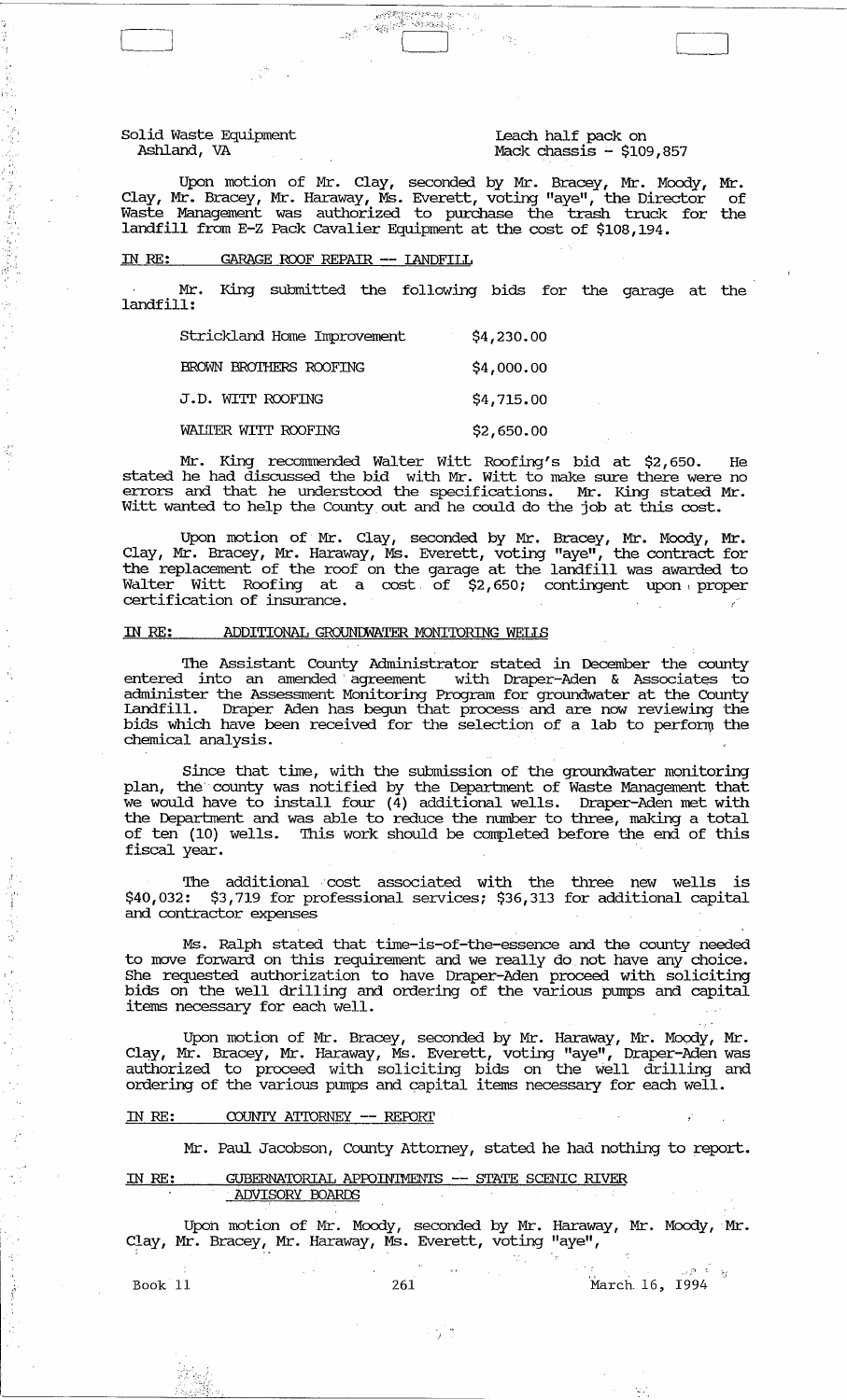BE IT RESOLVED BY THE BOARD OF SUPERVISORS OF DINWIDDIE COUNTY, VIRGINIA, that Dr. Benjamin McIlwaine and Dr. Richard A. Grenoble are hereby recommended for reappointed to the Appomattox State Scenic River Advisory Board.

#### IN RE: APfDIN'IMENTS ~- DINWIDDIE COUNTY AIRPORl' AUl'HORITY

Upon motion of Mr. Haraway, seconded by Mr. Clay, Mr. Moody, Mr. Clay, Mr. Bracey, Mr. Haraway, Ms. Everett, voting "aye",

BE IT RESOLVED BY THE BOARD OF SUPERVISORS OF DINWIDDIE  $\overline{cov}$  , VIRGINIA, that Ms. Bettie Guthrie is hereby appointed to the Dinwiddie Count, the last better cadinic is hereby appointed to die binnique expiring January 31, 1995.

#### IN RE: PROCLAMATION -- NATIONAL COUNTY GOVERNMENT WEEK

. Upon motion of Mr. Haraway, seconded by Mr. Clay, Mr. Moody, Mr. Clay, Mr. Bracey, Mr. Haraway, Ms. Everett, voting "aye", the following proclamation was adopted:

America faces many challenges now and in the future. Meeting those challenges successfully lies with county governments -- the governments of the future.

County goverrnnents are committed to stopping unfunded mandates, which are depleting local revenues and causing local services to be cut back.

County governments are the nation's health safety net, providing hospital an health services to the poor and those without insurance.

County governments are leading the fight to end violence and reduce crime through programs, policies and NACo's Children's Initiative Task Force, which is pursuing solutions to help our nation's troubled youths.

County governments are using technology and innovation to tackle the nation's problems.

County goverrnnents are flexible and adaptable in providing services directly to the people and are able to provide county-wide and regional solutions to problems.

America's counties are America's future. In recognition of the contributions made and the leadership offered by our nation's counties,

NOW THEREFDRE BE IT RESOLVED that the Board of Supervisors of Dinwiddie County, Virginia, hereby proclaims April 16-23, 1994 National County Government Week.

# IN RE: COUNTY ADMINISTRATOR COMMENTS

The County Administrator infonned the Board of the following:

1. A budget work session is scheduled for March 17th at 8:00 A.M.

2. The Business and Industry Appreciation Dinner has, been scheduled for April 14th at the Home Place Restaurant.

3. The request for proposal for auditing services and for architectural services have been advertised. Mr. Burgess asked if any of the Board members would like to select the comrnittees and serve on any of the comrnittees. The auditing committee is to be comprised of: Mr. Haraway, the Treasurer, and a representative of the school board. The architectural committee will be comprised of: Mr. Clay, Mr. Bracey, representatives from the courthouse, planning deparbnent, and a citizen.

#### IN RE: BOARD MEMBER COMMENTS

1. Mr. Clay reported that the crime Solvers Dinner was very nice and the attendance was excellent.

2, Mr. Moody stated the Federal research program at the Tidewater Agricultural Experiment station in Suffolk is slated to be shut down,

8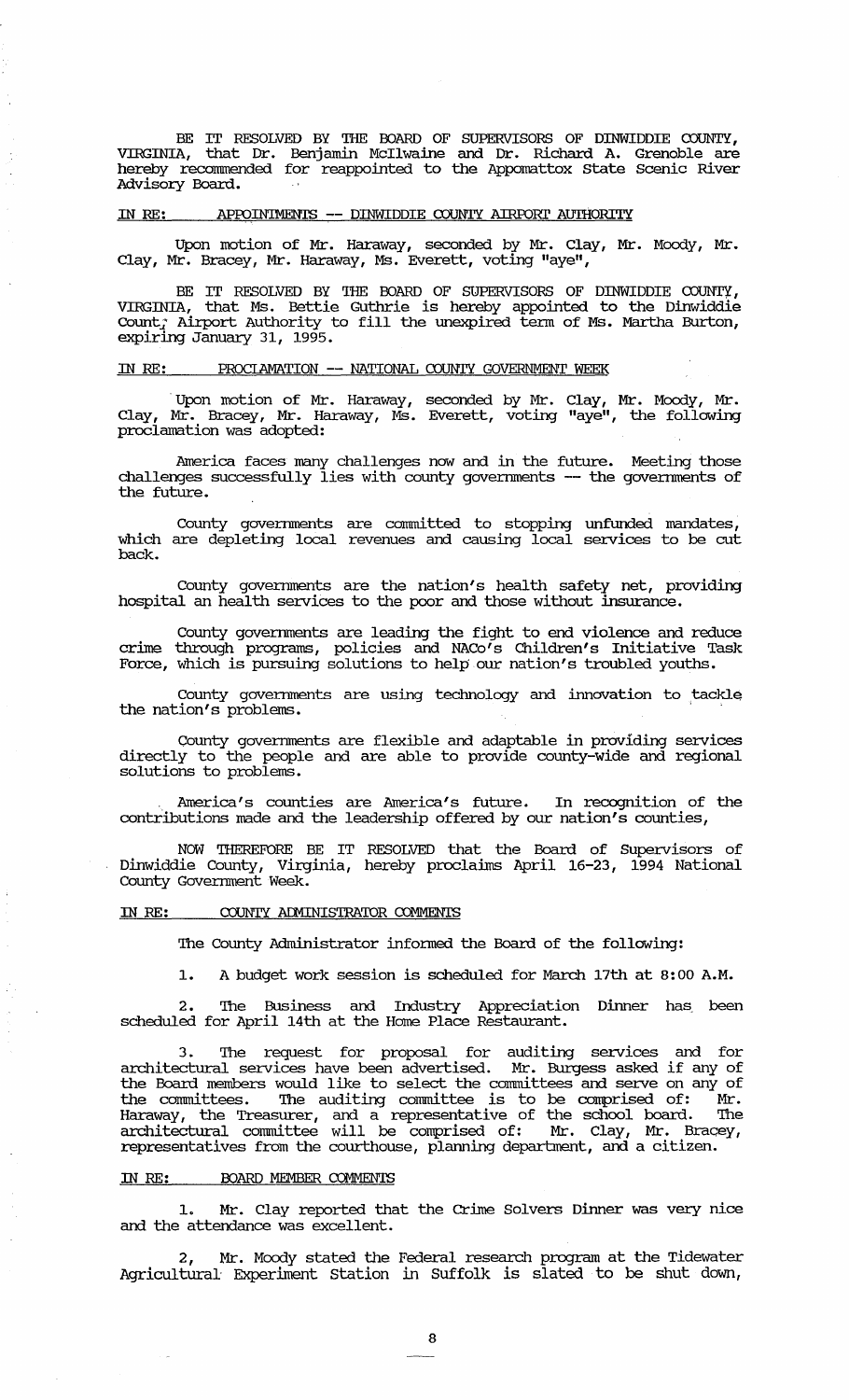along with 20 other agricultural research projects, nationwide, under the Clinton administration's proposed budget for next year. The Virginia Farm Bureau Federation and the Virginia Peanut Growers Association Inc. maintain that the state's peanut growers will suffer short-and-Iong-tenn maintain that the state's peandt growers will suffer short and long term letter to the Legislative Representatives opposing the elimination of the peanut breeding program.

angsepar inti

 $\frac{1}{2} m$  .

 $\Box$ 

Upon motion of Mr. Haraway, seconded by Mr. Bracey, Mr. Moody, Mr. Clay, Mr. Bracey, Mr. Haraway, Ms. Everett, voting "aye", the County Administrator was authorized to send a letter to the representatives of the House opposing the elimination of the peanut breeding program.

3 . Ms. Everett stated she attended the Planning District Administrative/Local Official meeting on March 4th at the P.D. Pruden VO-Tech Center in Suffolk, with Mr. James C. Maitland, Extension Agent, and the meeting was very informative. She stated that at the present time Dr. William A. Allen was serving as Interim Director at Virginia Tech and she would like the Board, to send a letter endorsing him as Director, to Dr. L.A. SWiger, Dean, College of Agriculture & Life Sciences.

Upon motion of Mr. Haraway, seconded by Mr. Moody, Mr. Moody, Mr. Clay, Mr. Bracey, Mr. Haraway, Ms. Everett, voting "aye",

BE IT RESOLVED BY THE OOARD OF SUPERVISORS OF DINWIDDIE COUNTY, VIRGINIA that Dr. William A. Allen is hereby endorsed for the position of Director of Virginia Tech, Blacksburg, Virginia.

4 . Ms. Everett invited everyone to attend the Town of McKenney's 75th Birthday at sunnyside Elementary School at 7,:30 P.M.

## IN RE: EXECUTIVE SESSION

Upon motion of Mr. Clay, seconded by Mr. Haraway, Mr. Moody, Mr. Clay, Mr. Bracey, Mr. Haraway, Ms. Everett, voting "aye", pursuant to the Virginia Freedom of Infonnation Act, Section 2.1-344(a) (1) Personnel - 1. Discussion of Employment, Salary, & Assigrnnent of Duties; Section 2.1-344(a) and (7) Legal - 1. Consultation with Legal Counsel regarding Public Meeting Procedures; the Board moved into Executive Session at 5:48 p.m. A vote having been made and approved, the meeting reconvened, into Open session at 6:50 p.m.

# IN RE: CERTIFICATION OF EXECUTIVE MEETING

Upon motion of Mr. Clay, seconded by Mr. Bracey, Mr. Moody, Mr. Clay, Mr. Bracey, Mr. Haraway, Ms. Everett, voting "aye", the following certification resolution was adopted:

WHEREAS, the Board of Supervisors of Dinwiddie County convened an executive meeting on this date pursuant to an affinnative recorded vote and in accordance with the provisions of The Virginia Freedom of Information Act; and

WHEREAS, Section 2.1-344.1 of the Code of Virginia requires a certification by the Board of Supervisors of Dinwiddie County, that such Executive meeting was conducted in confonnity with the Virginia law;

NOW THEREFORE BE IT RESOLVED that the Board of Supervisors of Dinwiddie County, Virginia, hereby certifies that, to the best of each member's knowledge, (1) only public business matters lawfully exempted from 'open meeting requirements by Virginia law were discussed in the executive meeting to Which this certification resolution applies; and (2) only such public business matters as were identified in the motion convening the executive meeting were heard, discussed or considered by the Board of SUpervisors of Dinwiddie County, Virginia.

# ill *RE:* ADJOURNMENT

Upon motion of Mr. Haraway, seconded by Mr. Clay, Mr. Moody, Mr. Clay, Mr. Bracey, Mr. Haraway, Ms. Everett, voting "aye", the meeting adjourned at 7:12 P.M., to be continued to March 17, 1994 at 8:00 A.M. for

 $\sim$  1  $\sigma$  .  $t$